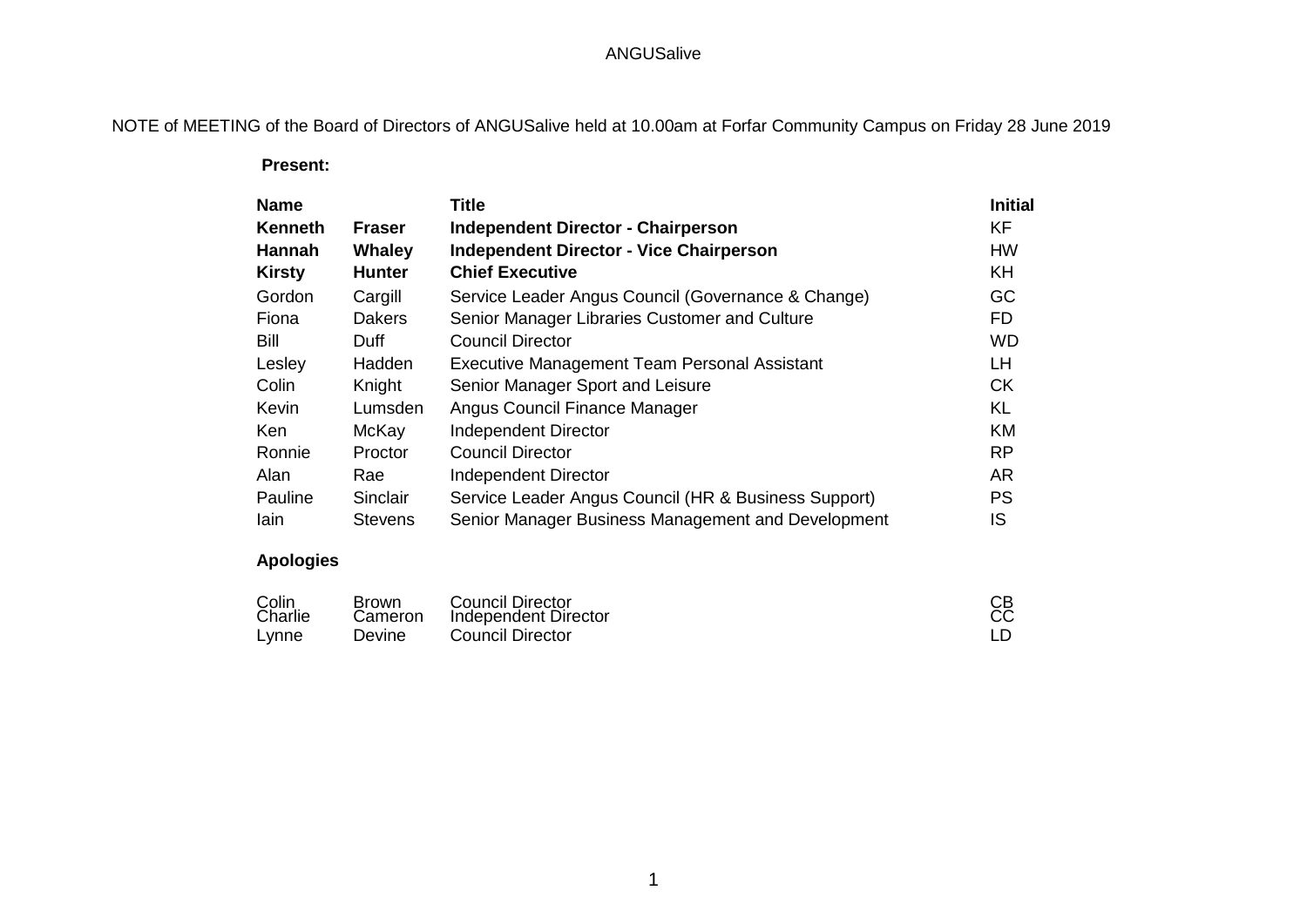| Item No | <b>Note</b>                                                                                                                                                                                                                                                                                                                                                                                                                                                                                                                                                                                   |
|---------|-----------------------------------------------------------------------------------------------------------------------------------------------------------------------------------------------------------------------------------------------------------------------------------------------------------------------------------------------------------------------------------------------------------------------------------------------------------------------------------------------------------------------------------------------------------------------------------------------|
| 1.      | <b>Welcome &amp; Apologies</b>                                                                                                                                                                                                                                                                                                                                                                                                                                                                                                                                                                |
|         | KF welcomed everyone to the meeting.                                                                                                                                                                                                                                                                                                                                                                                                                                                                                                                                                          |
|         | Apologies: Lynne Devine, Charlie Cameron, Colin Brown                                                                                                                                                                                                                                                                                                                                                                                                                                                                                                                                         |
| 2.      | <b>Declarations of Interest</b>                                                                                                                                                                                                                                                                                                                                                                                                                                                                                                                                                               |
|         | Directors were asked to consider whether they had any declarations of interest in relation to any item on the agenda<br>for the meeting. No declarations were made.                                                                                                                                                                                                                                                                                                                                                                                                                           |
|         | WD made a retrospective declaration of interest following discussion on item 7.                                                                                                                                                                                                                                                                                                                                                                                                                                                                                                               |
| 3.      | Minutes of Meeting on Friday 26 April 2019                                                                                                                                                                                                                                                                                                                                                                                                                                                                                                                                                    |
|         | The Directors approved the minutes of the above meeting.                                                                                                                                                                                                                                                                                                                                                                                                                                                                                                                                      |
|         | Proposed as accurate by WD and seconded by HW                                                                                                                                                                                                                                                                                                                                                                                                                                                                                                                                                 |
| 4.      | Matters arising from the Minute of Meeting Friday 26 April 2019                                                                                                                                                                                                                                                                                                                                                                                                                                                                                                                               |
|         | <b>Company Secretary</b><br>KH awaiting feedback from Angus Council on replacement arrangements for Company Secretary following the<br>resignation of LD. Previously colleagues in Legal & Democratic Services had advised as ANGUSalive is a Limited<br>Company it is not necessary to have a company secretary at all times however the Articles of Association states we<br>do. Legal & Democratic Services will liaise with head of legal to review the Articles of Association and the Trust's<br>Position. External legal advisors my need to be appointed to take this matter forward. |
|         | KH awaiting for feedback from Jackie Buchannan on position. Chair/Vice Chair have requested KH to look at<br>external options for Company Secretary. KH to provide an update at the next development day.                                                                                                                                                                                                                                                                                                                                                                                     |
|         | <b>Strategic Plan</b><br>It was confirmed IS had collated a specification to investigate external support to develop the strategic plan. KH to<br>provide the Board with a full updated at the next Board meeting. The Chair asked this matter be progressed as a<br>priority in order to inform the development and future submission of the 2020-2021 annual plan to the Board.                                                                                                                                                                                                             |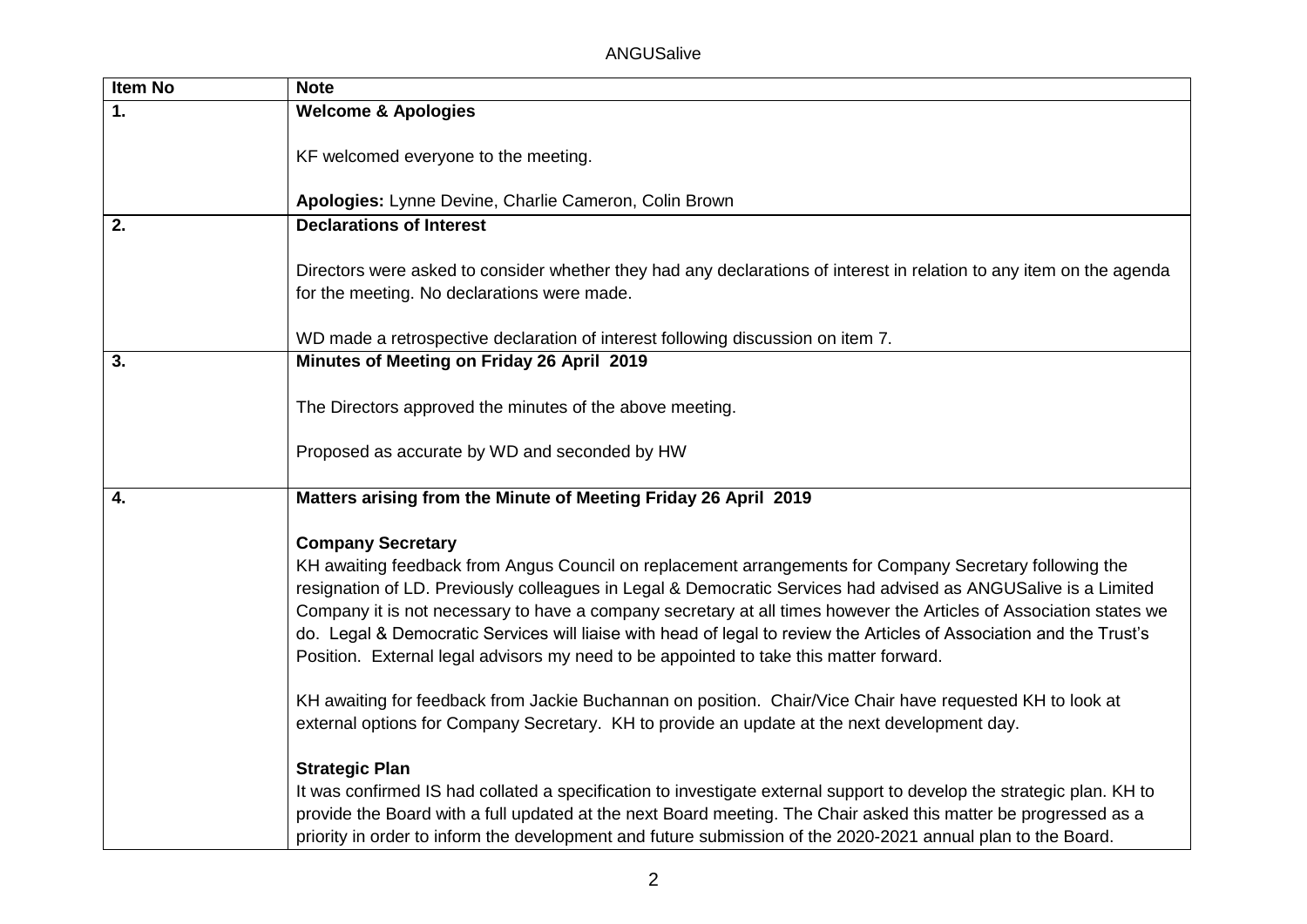|  |  | <b>Get it Loud in Libraries</b> |  |  |  |
|--|--|---------------------------------|--|--|--|
|--|--|---------------------------------|--|--|--|

Glasgow post-punk band "The Ninth Wave" performed in Carnoustie Library on Saturday 4 May 2019 at 8.00pm as part of Get it Loud in Libraries. 60 people attended.

Get it Loud in Libraries (GiLiL) is a programme funded by The Scottish Library and Information Council (SLIC) to bring live music to libraries and engage with young people in the community.

#### **Finance Update**

KL highlighted that the banking facilities discussed at the previous meeting and advised this would be discussed during item 6.

IS to meet will AR to discuss points raised at previous meeting with regards Risk 9 - legal and relates to the AA copyright policy. All organisations, whether commercial, governmental, academic, voluntary etc. make increasing use of other people's materials (images, text, video etc.) especially as an organisation's digital footprint increases. Copyright infringement may well cause both financial and reputational loss.

# **Increase to Board Membership**

KH provided an update on previous discussions to improving the resilience of the board in terms of achieving quorate at Full Board and sub-committee meetings.

A report is to be presented to Angus Council explaining the reasons why there is a requirement to increase the number of independent trustees on the board, in advance of an presenting a proposal to P&R or full Council.

# **5. Chief Executive Update**

# **Angus Glens Walking Festival**

ANGUSalive held the 17th Angus Glens Walking Festival starting 30 May 2019. The festival covered 20 walks over 4 days - through the beautiful scenery of Angus. KH highlighted that out of the 20 walks 98% of spaces were sold out.

 **Volunteer Week at Crombie Country Park** ANGUSalive celebrated Volunteers Week with a Volunteers' barbecue at Crombie Country Park on Saturday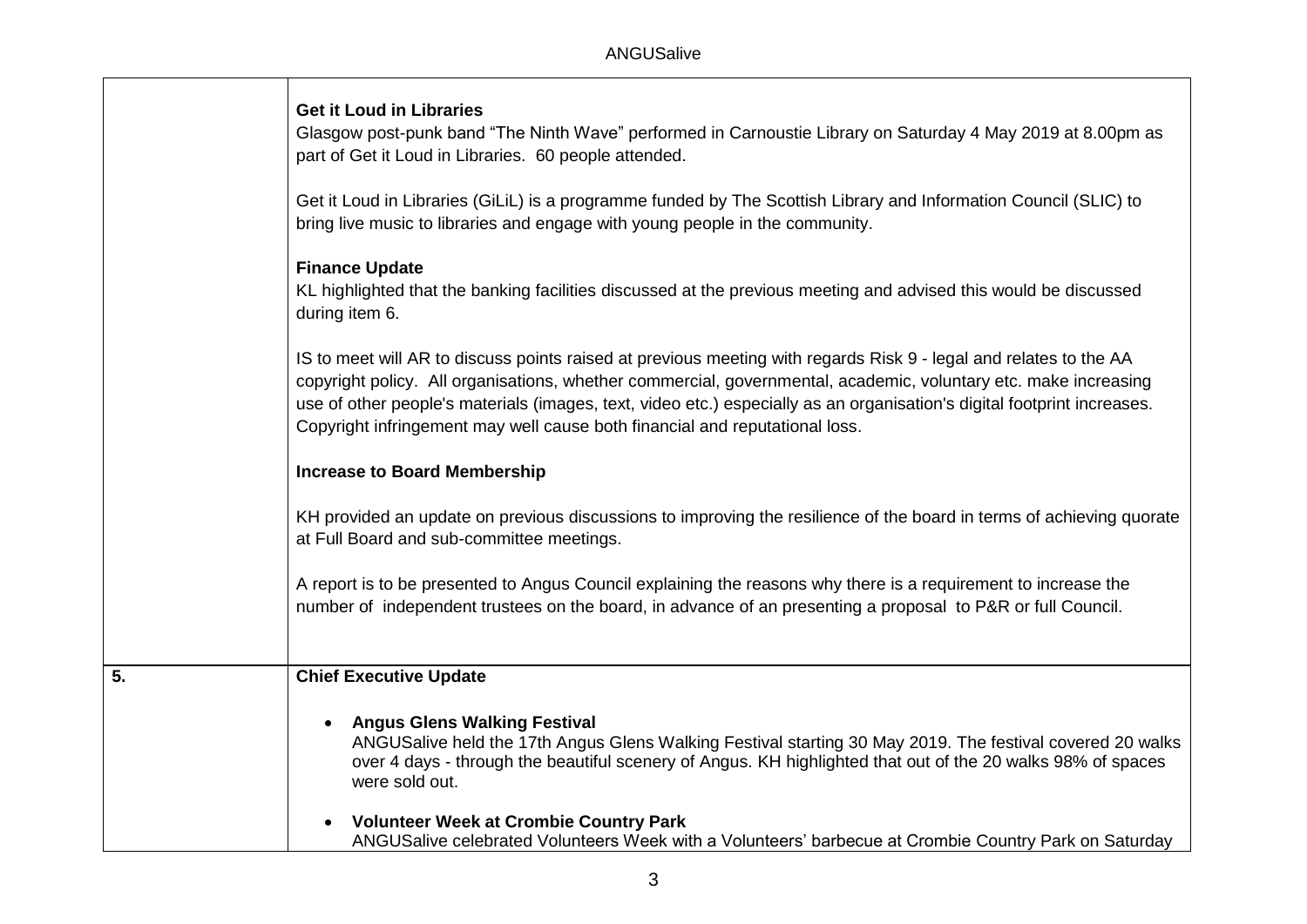1 June 2019. KH advised Volunteers' Week provided a special time to say thank you to our volunteers and celebrate the wide range of people from Angus who give their time in so many different ways to benefit their local communities and support ANGUSalive in changing lives by inspiring healthy, active and creative lifestyle choices.

#### **Mobile Libraries Launch Peel Farm**

The two new mobile library vans Isla and Glen were unveiled at Peel Farm in Lintrathen and will start their working life on Monday. KH highlighted the future of the mobile library service was secured through a successful bid to Angus LEADER European Rural Development Programme with match funding from the local authority. The two new library vehicles, being slightly smaller than their predecessors, will make regular, scheduled visits to remote areas of the Angus Glens which have not had a library service in recent times.

#### **Discovering Ancient Egypt**

KH highlighted Discovering Ancient Egypt exhibition running June – September 2019 at Montrose Museum. The exhibition brings together fascinating objects and hidden stories from the collections of National Museums Scotland and Montrose Museum, where the exhibition uncovers how ancient Egypt captivated Scotland over 200 years ago.

#### **STM spotlight on Arbroath's Fishing Heritage**

KH advised we had a positive visit from NESFLAG and NESFLAG colleagues from Northern Ireland who were showcasing the ANGUSalive project as an example of what can be done with the funding. The opening date is scheduled for mid-late September during Doors Open.

# **Website Visits & Online Class Bookings**

KH provided an update on confirmed Class bookings and website visits. 1030 customers are registered for online class bookings. There has been a reduction in calls and 14.8 % of booking were made online in June.

Website Google Analytics since the launch of the website shows there were 40,000 visits. 77% of these visits were via a mobile/tablet device.

# **AHRC**

FD provided a high level overview of progress to date on the Future Vision and Capital Programme. FD to provide a report to Board on 4 September 2019.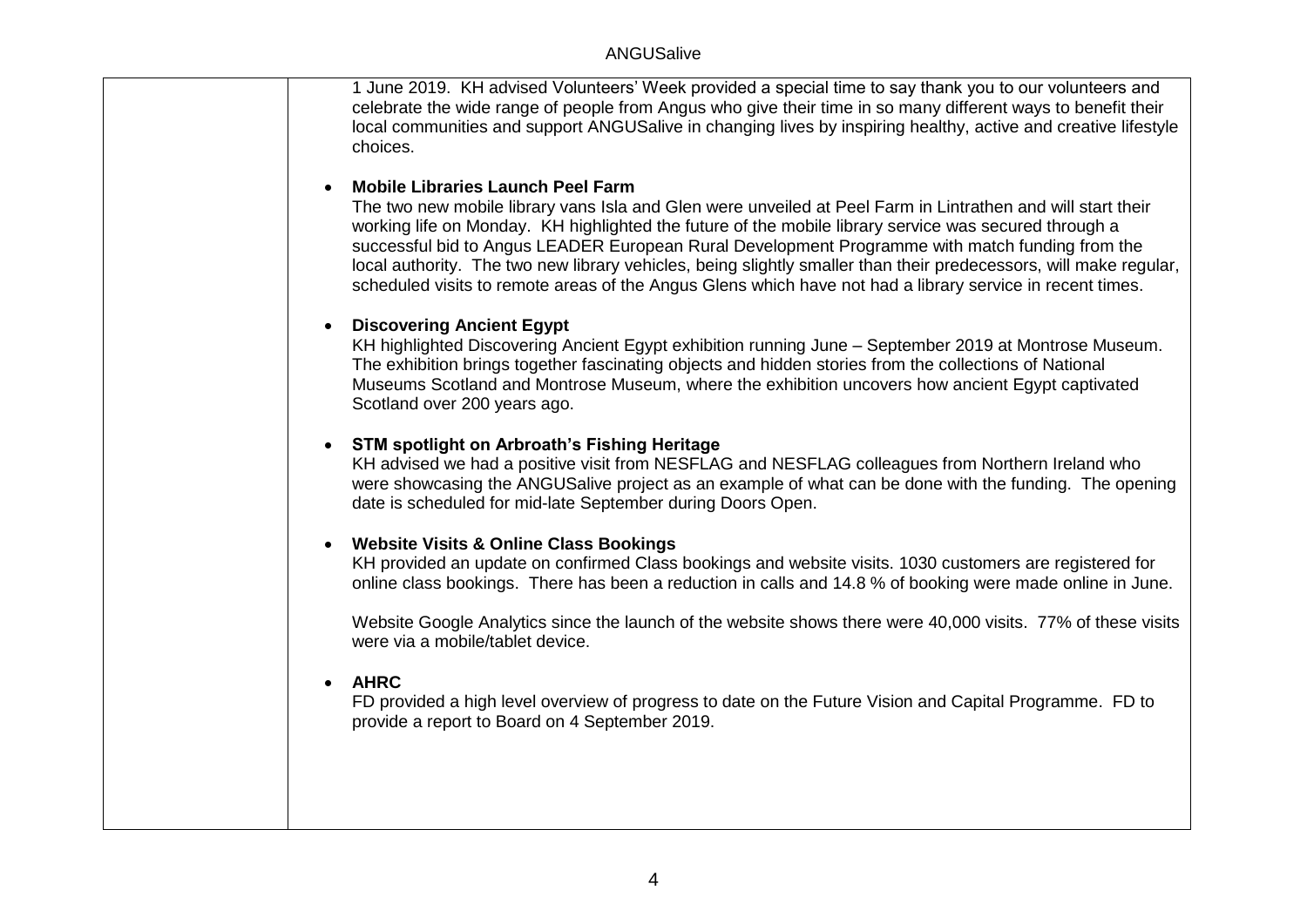ANGUSalive

| 6. | <b>Finance &amp; Audit Sub Committee Information Report</b>                                                                                                                                                                                                                                                                                                                                                           |
|----|-----------------------------------------------------------------------------------------------------------------------------------------------------------------------------------------------------------------------------------------------------------------------------------------------------------------------------------------------------------------------------------------------------------------------|
|    | WD provided an update from the Finance and Audit Sub Committee meeting on Monday 17 June 2019.                                                                                                                                                                                                                                                                                                                        |
|    | KL provided an update on the Pension Liability and highlighted the underlying pension liability guarantee provided by<br>Angus Council in this regard.                                                                                                                                                                                                                                                                |
|    | The guarantee states:                                                                                                                                                                                                                                                                                                                                                                                                 |
|    | " the Council hereby guarantees to accept liability for any unfunded costs or unpaid sums due that may<br>arise with regard to ANGUSalive  relating to their admitted employees' membership of the local government<br>pension scheme (LGPS)  should ANGUSalive cease to exist, withdraw from the LGPS or otherwise become<br>unable to continue covering any unfunded costs or liabilities with regard to the LGPS." |
|    | " unless otherwise agreed in writing  this guarantee will continue in force until ANGUSalive's obligations<br>covered by this guarantee are fully discharged."                                                                                                                                                                                                                                                        |
|    | The Finance and Audit Sub Committee approved the minute of the meeting held on Monday 17 June 2019, agreed<br>by AR and seconded by WD.                                                                                                                                                                                                                                                                               |
|    | The Board noted reports tabled at the Finance and Audit Sub Committee meeting held on Monday 17 June 2019 are<br>available on the Board SharePoint area for reference.                                                                                                                                                                                                                                                |
|    | KH advised whilst ANGUSalive carry a significant net liability on the balance sheet, the existence of the above<br>pension guarantee means the company is a solvent business and a going concern.                                                                                                                                                                                                                     |
|    | HW acknowledged the work carried out by KL but advised that the Board remain cautious and informed of the<br>difficulties and changes in the pension sector, and the influence this may have on future financial planning.                                                                                                                                                                                            |
|    | KH highlighted the sub-committee noted the revised draft copies of Financial Regulations Sections 1 and 16 and<br>Appendix 1 with the agreed changes shown with tracked on was available to Board members in the SharePoint area<br>and authorised the Chief Executive to give effect to these changes with effect from 1 July 2019.                                                                                  |
|    | KL advised that the banking facilities previously reported to Board as requiring a signature and confirmed due to no<br>changes to overall limits that there is no Signature required from the Board.                                                                                                                                                                                                                 |
|    |                                                                                                                                                                                                                                                                                                                                                                                                                       |
|    |                                                                                                                                                                                                                                                                                                                                                                                                                       |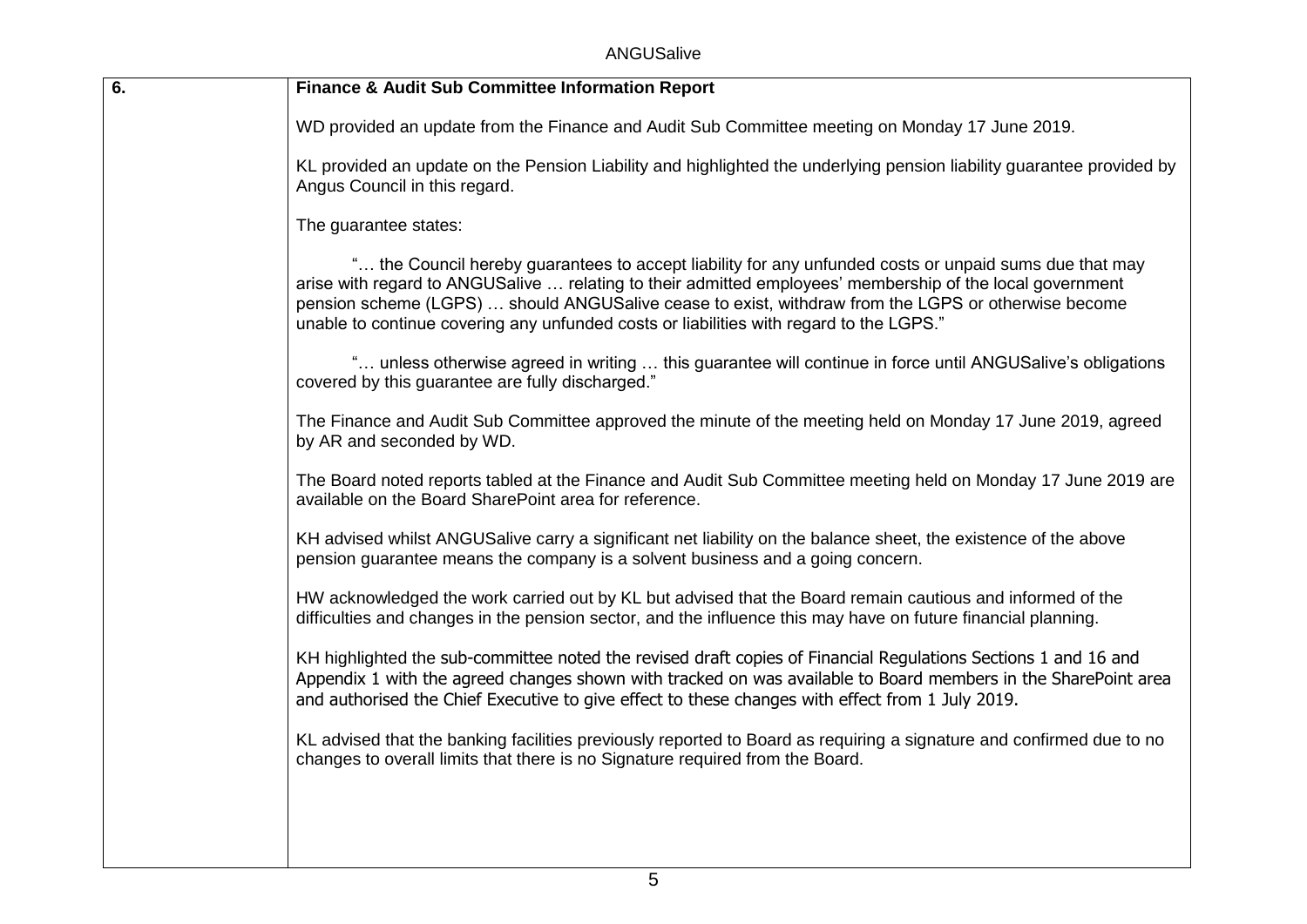ANGUSalive

| $\overline{7}$ . | 10_19_Angus Council Review of Terms & Conditions                                                                                                                                                                                                                                                                                                                                                                                                       |
|------------------|--------------------------------------------------------------------------------------------------------------------------------------------------------------------------------------------------------------------------------------------------------------------------------------------------------------------------------------------------------------------------------------------------------------------------------------------------------|
|                  | PS highlighted there is compliance with equal pay legislation and maintaining equity and fairness, discussion around<br>ANGUSalive was also included in the initial informal discussion with unions although there were no ANGUSalive<br>representatives present at that meeting.                                                                                                                                                                      |
|                  | PS confirmed legal advice had now confirmed that any changes made to pay-related terms and conditions in either<br>organisation could have an impact in relation to equal pay comparisons. It is therefore necessary to ensure that any<br>such changes are implemented in both organisations simultaneously. In future pay related proposals will be<br>developed jointly and consultation and implementation will be simultaneous.                   |
|                  | PS highlighted Angus Council had completed informal consultation with Angus Council employees. However as<br>ANGUSalive had not received direction from the Board, informal communication with ANGUSalive employees has<br>not taken place and the proposal is now to progress to formal consultation for both organisations simultaneously.                                                                                                           |
|                  | The Board noted the proposals on which Angus Council wants to formally consult during July / August 2019 and the<br>legal status position with regards to aligning the terms and conditions for both organisations in relation to any pay<br>related proposals and noted that ANGUSalive's position can differ from Angus Council in relation to non-pay related<br>proposals.                                                                         |
|                  | WB declared an interest to item 7 - Angus Council Review of Terms & Conditions                                                                                                                                                                                                                                                                                                                                                                         |
|                  | Following discussion the Board considered, at this time, it was not in the best interest of ANGUSalive to progress this<br>matter as the organisation is experiencing a period of significant transformation as a result of the on-going<br>organisational review. The Board was also disappointed there appeared to be limited engagement with, or<br>consideration of, ANGUSalive in such an important matter as the review of terms and conditions. |
|                  | To progress this matter the Board directed the Chief Executive to engage with Angus Council in order to develop<br>protocol arrangements with respect to employee negotiations. The Board considered the process should include:                                                                                                                                                                                                                       |
|                  | who will represent the workers, or group of workers (bargaining unit) in negotiations                                                                                                                                                                                                                                                                                                                                                                  |
|                  | which workers are included in the bargaining unit<br>$\bullet$                                                                                                                                                                                                                                                                                                                                                                                         |
|                  | how often meetings will take place<br>$\bullet$                                                                                                                                                                                                                                                                                                                                                                                                        |
|                  | which issues, including which terms and conditions will be discussed                                                                                                                                                                                                                                                                                                                                                                                   |
|                  | how failures to agree will be resolved                                                                                                                                                                                                                                                                                                                                                                                                                 |
|                  | how discussions will work if more than one trade union is recognised                                                                                                                                                                                                                                                                                                                                                                                   |